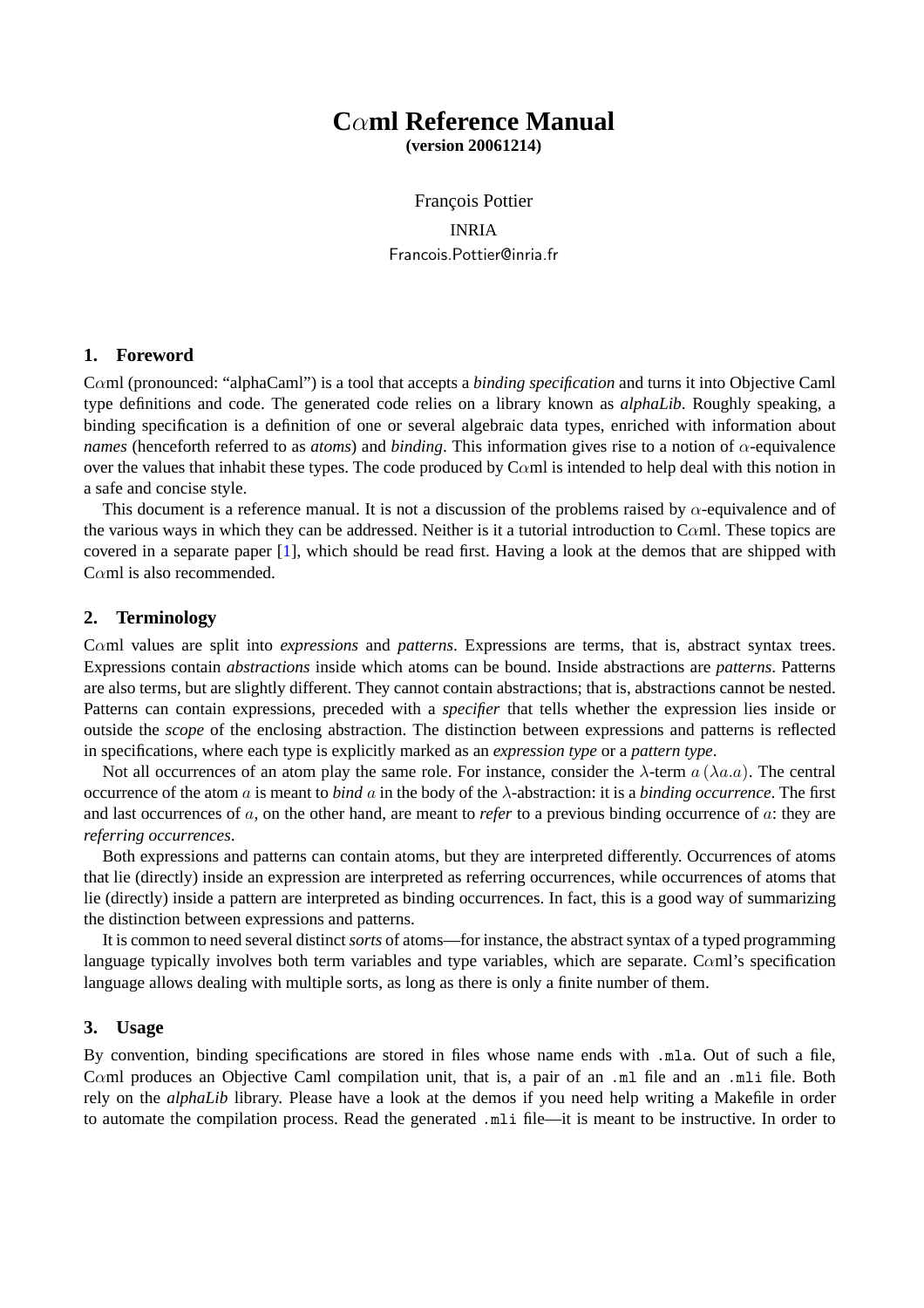understand how atoms are implemented and what operations they support, consult the definition of the submodule *AlphaLib.Signatures* (Appendix A).

# **4. Syntax of specifications**

*Notation* Our terminal symbols are eit[her](#page-8-0) literals, written in bold face, or one of *lid*, *uid*, and *qid*. The terminal symbol *lid* represents an Objective Caml identifier whose initial letter is lowercase, such as *beGentle*. The terminal symbol *uid* represents an Objective Caml identifier whose initial letter is uppercase, such as *Zero*. The terminal symbol *qid* represents an identifier whose initial letter is lowercase, possibly qualified with a module path, such as *List.map*. These three lexical categories are defined under the names *lowercase-ident*, *capitalizedident*, and *value-path* in Objective Caml's manual (lexical conventions and names).

Non-terminal symbols are written in *italics*. The definition of a non-terminal symbol *nt* begins with *nt* ::= and goes on with a series of valid expansions for this symbol, each of which appears on a separate line. Each expansion is, to a first approximation, a sequence of terminal and non-terminal symbols. Square brackets  $[\cdot]$ delimit an optional sub-sequence. Ellipses . . . are [used to indicate rep](http://caml.inria.fr/pub/docs/manual-ocaml/manual009.html)etit[ions of](http://caml.inria.fr/pub/docs/manual-ocaml/manual011.html) a sub-sequence. Repetitions may or may not involve a delimiter. Although this notation is ambiguous, our syntax is simple enough that no difficulty should arise.

The syntax of specification ( $\ldots$ mla) files appears in Figure 1. We now briefly explain each production.

*Specification* A specification consists of an optional prologue, followed by declarations. The order in which the declarations appear is irrelevant: all declarations are considered mutually recursive.

*Prologue* A prologue is a piece of Objective Caml text, del[im](#page-2-0)ited with square brackets. The prologue is copied verbatim to *both* of the generated files—that is, to the .ml file and to the .mli file—so it should make sense in both contexts. The prologue usually consists of open directives and of type definitions.

*Declaration* A declaration is a *sort declaration*, a *type declaration*, a *container declaration*, or an *identifier module declaration*.

 $\Diamond$  *Sort declarations.* A sort declaration introduces a new sort of atoms. It is possible to declare as many sorts as desired. Each sort declaration gives rise, in the generated code, to a distinct module. For instance, declaring "sort *termvar*" gives rise to a module named *Termvar*; declaring "sort *typevar*" gives rise to a module named *Typevar*. Both *Termvar* and *Typevar* have signature

### *AlphaLib.Signatures.Atom* with type *identifier* = *Identifier.t*

The module type *Atom* is defined in *AlphaLib.Signatures*. The module *Identifier* is defined as part of the generated code; its identity can be controlled via an identifier module declaration. Note that *Termvar.Atom.t* and *Typevar.Atom.t* are distinct abstract types: that is, atoms of distinct sorts cannot be mixed.

 $\Diamond$  *Type declarations.* A type declaration introduces a new type. It is optionally parameterized by a sequence of Objective Caml type variables. These variables, if present, are allowed to appear inside the body of the declaration. There is, however, a restriction: all occurrences of a type *t* in the specification should carry the *same* sequence of parameters, that is, the same type variables, in the same order.

The **binds** clause is optional. If no clause is present, the type that is being declared is considered an expression type; otherwise, it is considered a pattern type. A binds clause mentions a set of sorts, which are considered bound by the pattern.

Each type declaration gives rise, in the generated code, to *two* type declarations, one of which lies at toplevel, and one of which lies inside the *Raw* sub-module. Thus, declaring a type *t* gives rise to two types named *t* and *Raw.t*.

 $\Diamond$  *Container declarations.* A container declaration introduces a new container. A container t is an Objective Caml type constructor with one parameter. It must represent a pure (that is, persistent) data structure with the semantics of a container: that is, values of type  $\alpha t$  must represent collections of values of type  $\alpha$ . It must come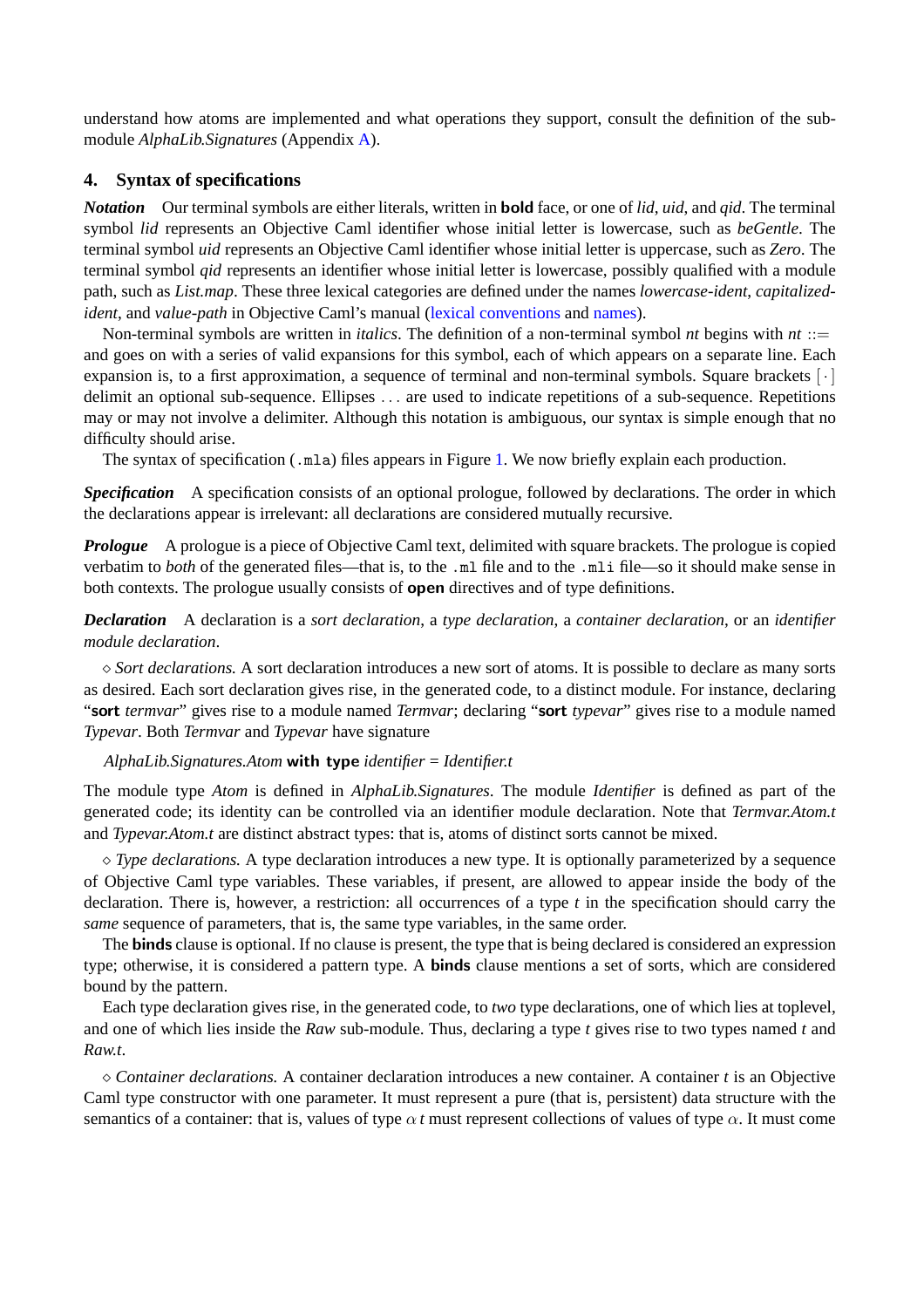```
specification ::=
                                  [ prologue ] declaration . . . declaration
                   prologue ::=
                                  [ arbitrary Objective Caml directives ]
                declaration ::=
                                  sort sort
                                  type [<i>type</i> | <i>type</i> | <i>type</i> | <b>binds</b> <i>sort</i> , ..., <i>sort</i> | = <i>body</i>container container with map and fold and fold2
                                  identifier module module
                        \textit{body} ::=branch . . . branch
                                  factor * . . . * factor
                                  { label : factor; . . . ; label : factor }
                     branch ::=
                                  | data [ of factor * . . . * factor]
                      factor ::=
                                  atom sort
                                  [ arbitrary Objective Caml type ]
                                   [specifier] [ typevars] type [ container]
                                   < [ typevars] type >
                                   \langle (type binds sort, ..., sort) body >
                    specifier ::=
                                  inner
                                  outer
                                  neutral
                    typevars ::=
                                  typevar
                                  ( typevar, . . . , typevar )
                     typevar ::=
                                   ' lid
            sort, type, label ::=
                                  lid
               data, module ::=
                                  uid
container, map, fold, fold2 ::=
                                  qid
```
Figure 1. Syntax of specifications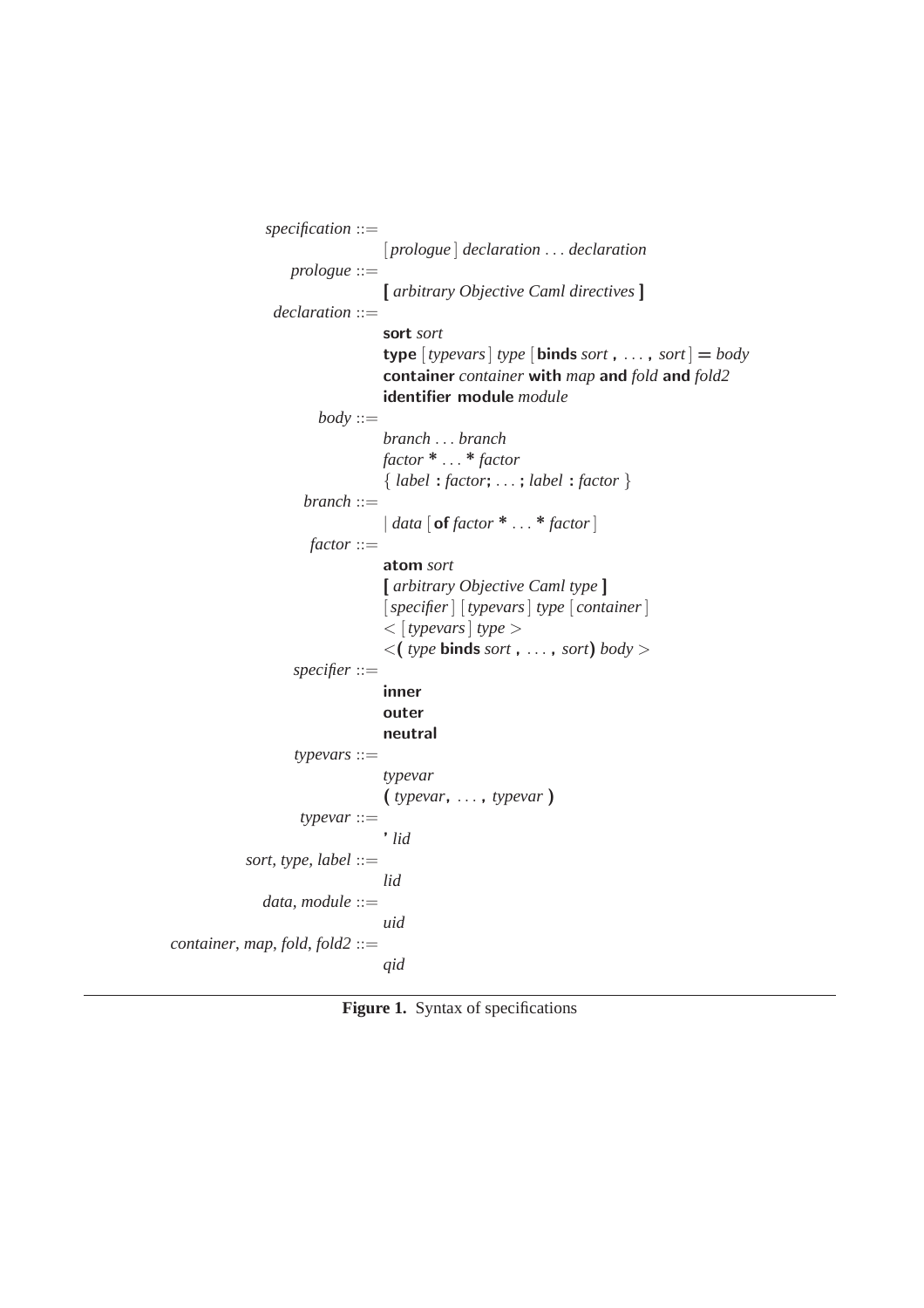with *map*, *fold*, and *fold2* functions, whose types must be

$$
\begin{array}{ll}\n\text{map} & \colon \forall \alpha \beta. (\alpha \to \beta) \to \alpha \, t \to \beta \, t \\
\text{fold} & \colon \forall \alpha \beta. (\alpha \to \beta \to \alpha) \to \alpha \to \beta \, t \to \alpha \\
\text{fold2} & \colon \forall \alpha \beta. (\alpha \to \beta \to \beta \to \alpha) \to \alpha \to \beta \, t \to \beta \, t \to \alpha\n\end{array}
$$

The semantics of the *map* and *fold* operations is standard and will not be repeated here. *fold2* should iterate over two containers simultaneously, in a synchronized manner. It should fail, by raising the exception *Invalid argument*, if the two containers have different structure – for instance, in the case of lists, if the two lists have distinct lengths.

The names of these three functions must be supplied as part of the declaration. The containers *list* and *option* are predefined (and cannot be redefined).

¦ *Identifier module declarations.* An identifier module declaration specifies the name of an Objective Caml module, whose signature must be *AlphaLib.Signatures.Identifier*. This module is adopted as the definition of identifiers. It is provided as a parameter to the functor *AlphaLib.Atom.Make* in order to produce implementations of atoms. At most one identifier module declaration can appear in a specification. If none appears, then the default implementation *AlphaLib.Atom.String* is used. In this default implementation, identifiers are strings, and fresh identifiers are generated, when needed, by appending the decimal representation of an integer counter.

*Body* The body (that is, the right-hand side) of a type declaration can consist of a *sum type*, a *tuple type*, or a *record type*. A sum type consists of a list of branches. A tuple type consists of a list of factors. A record type consists of a list of factors, each of which carries a label.

*Branch* Each branch in a sum type consists of a data constructor, optionally followed by a list of factors.

*Factor* A factor is an *atom type*, a *foreign type*, a *type reference*, or an *abstraction type*. Not all factors are allowed in all contexts: some factors are valid only in the declaration of an expression type, while others are valid only in the declaration of a pattern type.

 $\Diamond$  *Atom types.* An atom type consists of the keyword **atom**, followed by a sort *sort*. It can appear both within expression types and within pattern types. Within an expression type, it is interpreted as a referring occurrence. Within a pattern type, it is interpreted as a binding occurrence; furthermore, in that case, the sort *sort* must be mentioned in the binds clause for that type.

 $\Diamond$  *Foreign types.* A foreign type is an arbitrary Objective Caml type expression, enclosed within square brackets. This expression can refer to any of the Objective Caml type variables currently in scope. For purposes of  $\alpha$ -conversion, values of foreign type are ignored entirely: that is, they are considered not to contain any binding or referring occurrences of atoms. Values that contain modifiable state, or whose structure is not known, because it is represented by a type variable, are typically to be considered foreign. Foreign types are valid within expression and pattern types.

 $\Diamond$  *Type references.* A type reference primarily consists of (the name of) a type, which must be defined elsewhere in the specification. It is optionally preceded with a sequence of type variables, and optionally followed by a container. Type references can appear inside expression and pattern types. When within an expression type, no specifier must be given, and the reference must be again to an expression type. When within a pattern type, if a specifier is given, then the reference must be to an expression type: that is, specifiers can be thought of as end-of-abstraction marks. Otherwise, it must be again to a pattern type.

 $\diamond$  *Abstraction types.* Abstraction types are valid within expression types only. There are two syntactic forms. In the simpler form, inside the angle brackets is (the name of) a type, which must be defined elsewhere in the specification and must be a pattern type. It is optionally preceded with a sequence of type variables.

We stress that the contents of an abstraction must be a type *name*: it cannot be, for instance, an anonymous product of factors. This is because a name is needed for the generated functions that allow creating and opening this abstraction.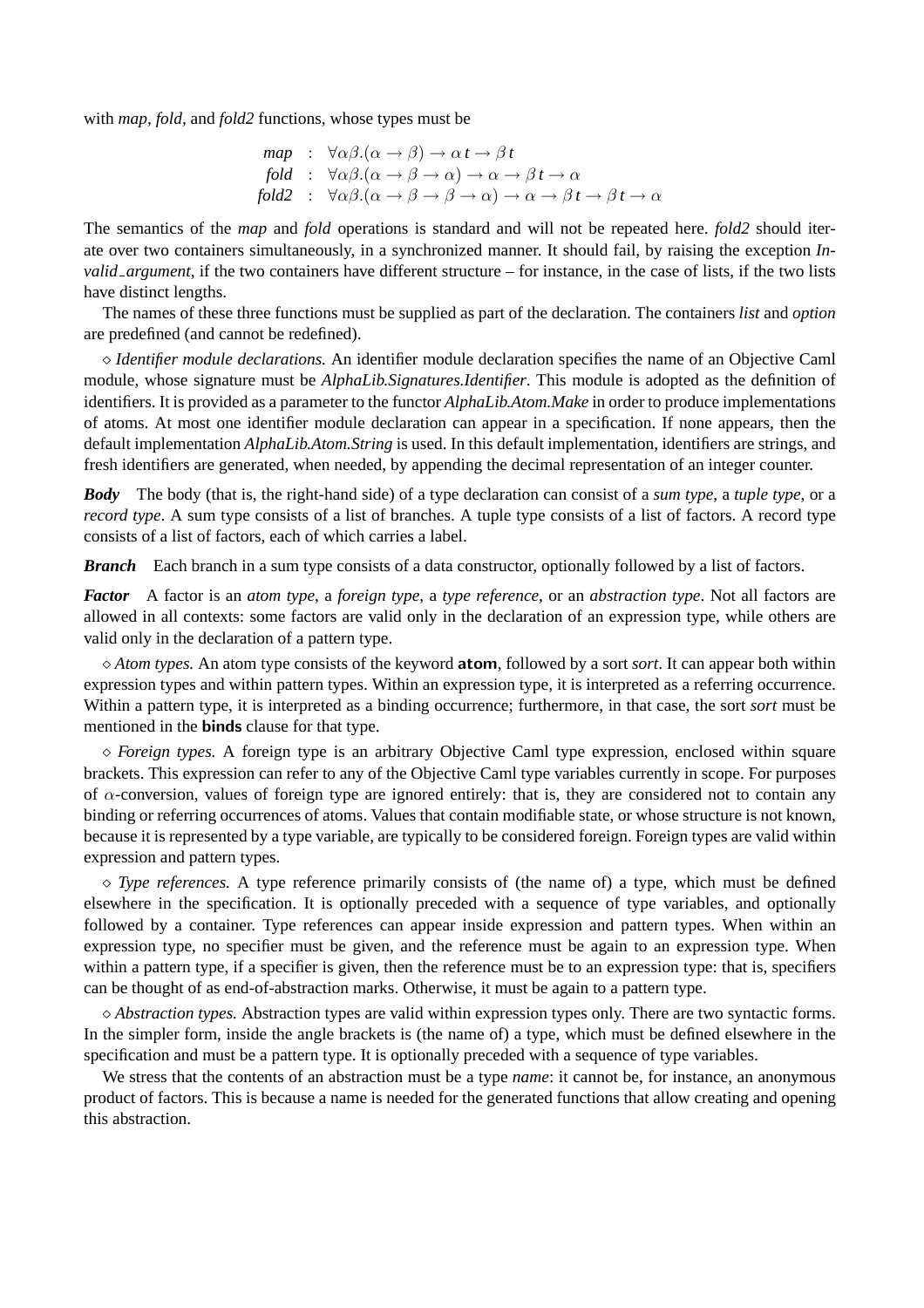The inconvenience of having to refer to a type name is somewhat relieved by the second, more elaborate form of abstraction types. In that form, a pattern type is introduced on the fly, and becomes the body of the abstraction. In other words, the definition of a pattern type is inlined into the abstraction. For instance, the abstraction type

<( *lambda* binds *var* ) atom *var* \* inner *term* >

is syntactic sugar for the abstraction type

< *lambda* >

together with the type declaration

type *lambda* binds *var* = atom *var* \* inner *term*

**Specifier** A specifier precedes a reference to an expression type within a pattern type. In other words, a specifier marks the end of an abstraction. If the specifier is **inner**, then the expression is considered as lying *inside* the scope of the abstraction. If it is **outer**, then the expression is considered as lying *outside* the scope of the abstraction. When the expression contains, directly or indirectly, no atoms of the sorts bound by the abstraction, then it makes no difference whether it lies inside or outside the scope of the abstraction. In that case, and only in that case, the *neutral* specifier must be used. In other words, use of the *neutral* specifier is only permitted, and is required, in situations where inner and outer would have the same meaning.

# **5. Generated Code**

The compilation unit produced by C $\alpha$ ml out of a specification file contains a number of Objective Caml module, type, value, and class definitions.

*Modules* For each atom sort declared in the specification, an "atom" module is generated. Each such module is produced by applying the functor *AlphaLib.Atom.Make* to the *Identifier* module. (The identity of the *Identifier* module can be controlled via an **identifier module** declaration.) As a result, every "atom" module has signature

*AlphaLib.Signatures.Atom* with type *identifier* = *Identifier.t*

Each "atom" module defines an abstract type of atoms and provides a number of operations involving atoms, sets and maps over atoms, maps of atoms to identifiers, and substitutions of atoms for atoms. The definition of the signature *AlphaLib.Signatures.Atom* can be found in Appendix A.

*Types* For each type *t* declared in the specification, *three* type definitions are produced, respectively called the *raw*, *internal*, and *flat* versions.

The *raw* version, named *Raw.t*, is concrete: atoms are identifie[rs,](#page-8-0) and abstractions are transparent—that is, the angle brackets are erased. The raw version is intended for use by parsers and pretty-printers.

The *internal* version, named *t*, is abstract: atoms are abstract values of the appropriate "atom" module, and abstractions are opaque—that is, they are represented by abstract types. More precisely, in the internal version, for each pattern type *u* that appears within the body of an abstraction, *two* type definitions are produced: one, named *opaque u*, is abstract, while the other, named *u*, is transparent. Functions (*create u* and *open u*) are provided to convert back and forth between the two forms. The internal version is recommended for most uses.

The *flat* version, named *Flat.t*, offers abstract atoms, like the internal version, and transparent abstractions. One can think of it as a variant of the internal version in which all abstractions have been opened, once and for all, while guaranteeing that "all bound names are distinct". The flat version is intended for use in some applications where initial distinctness of bound names is sufficient, so that "working up to  $\alpha$ -conversion" is not really required. In such cases, it can be more convenient than the internal version.

Functions are provided to convert back and forth between the raw and internal versions (see *import t* and *export t*) and between the internal and flat versions (see *flatten t* and *unflatten t*).

*Values* For each expression type *t*, two functions *import t* and *export t* allow converting between raw and internal forms, that is, between *Raw.t* and *t*. The function *import t* expects one or several mappings of identifiers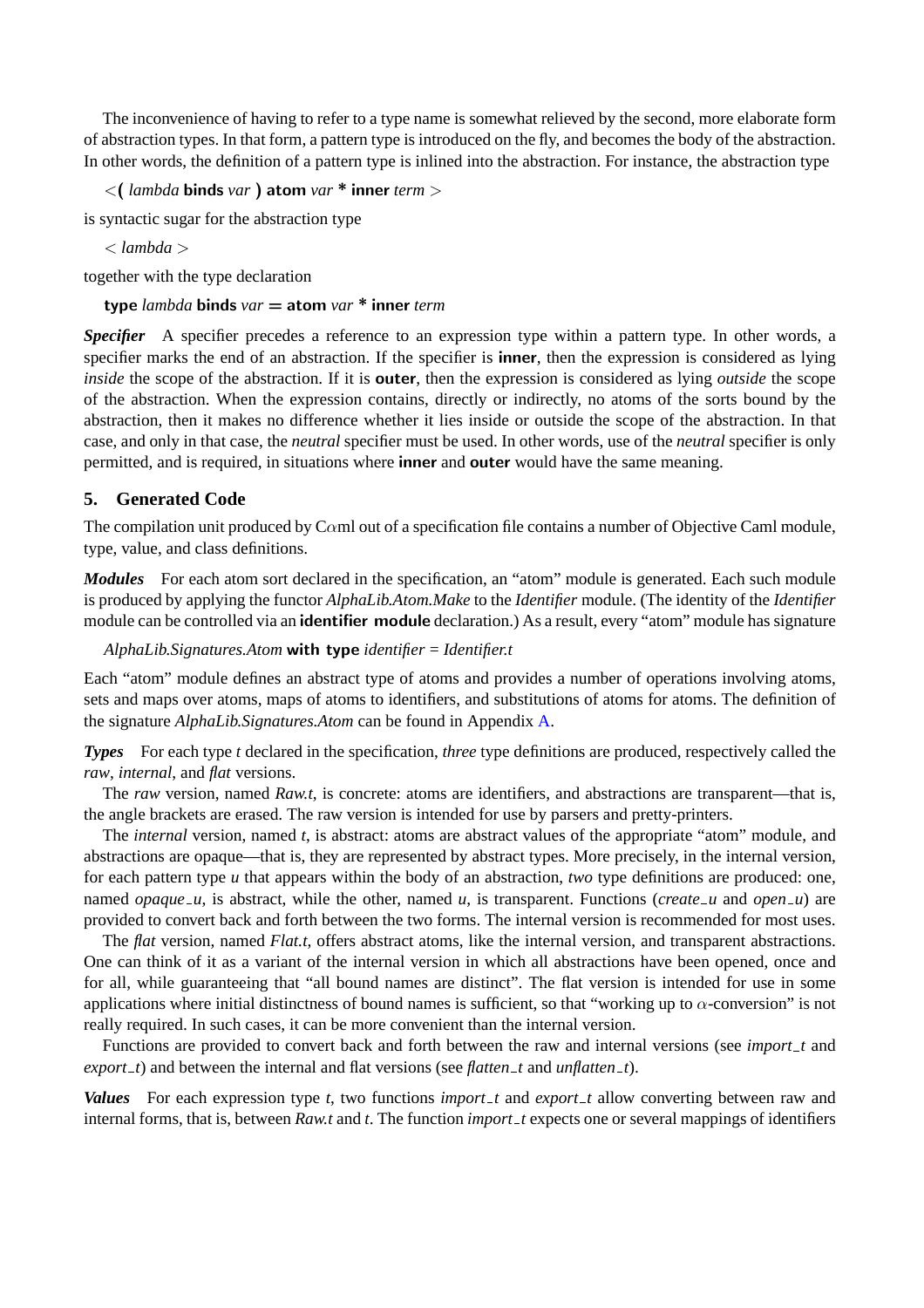to atoms—one mapping per relevant sort. Conversely, *export t* expects one or several mappings of atoms to identifiers. These mappings are required when the terms to be converted contain free atoms or free identifiers. When converting closed terms, empty mappings can be provided.

For each expression type *t*, two functions *flatten t* and *unflatten t* allow converting between internal and flat forms, that is, between *t* and *Flat.t*. The function *flatten t* recursively traverses its argument, opening every abstraction that it encounters. The result is a "flat" term, that is, a term within which all abstractions are transparent, and all bound atoms are guaranteed to be distinct. (Of course, it is possible to manually construct "flat" terms where *not* all bound atoms are distinct—it is up to you to be careful.) Similarly, the function *unflatten\_t* recursively traverses its argument, re-creating opaque abstractions where needed.

For each type *t*, a function *equal\_t* offers an equality test, up to  $\alpha$ -conversion. That is, *equal\_t* accepts two terms of type *t* and tells whether they are  $\alpha$ -variants of one another.

For each type *t*, a function *subst\_t* allows applying one or several substitutions of atoms for atoms to a term of type *t*—one substitution per relevant sort.

For each expression type *t*, a function *free t* returns the sets of atoms that appear free in a term—again, one set per relevant sort. For each pattern type  $u$ , a function *bound*  $u$  returns the sets of atoms that appear in a binding position in a term. A more complex function *bound\_free\_u* returns the sets of atoms that appear in a binding position, free in inner scope, or free in outer scope.

For each pattern type *u* that appears within the body of an abstraction, two functions *create*  $\mu$  and *open*  $\mu$  are produced, which convert back and forth between *u* and *opaque u*. The function *create u* has no runtime effect, while *open u* "freshens" all bound atoms: that is, it replaces them with fresh atoms. This enforces the informal convention that "bound names and free names must be chosen distinct".

For each pattern type *u* that appears within the body of an abstraction, a function *open2 u* is produced, which allows opening *two* opaque abstractions at once, while automatically ensuring that *their bound atoms coincide*. Of course, this is possible only if the two values of type *opaque u* that are supplied to *open2 u* have identical structure, that is, if *their bound atoms are initially in a bijection*. If no such bijection exists, *open2 u* fails and raises the exception *Open2*. In the simple case where the pattern type *u* binds exactly one atom, *open2 u* never fails—its use is equivalent, in that case, to two independent calls to *open u*, followed with an explicit renaming operation. In more complex cases, the definition of *u* could involve products or sums, so that *u* binds multiple atoms or a variable number of atoms. In these cases, *open2 u* can in general fail.

*Classes* In order to help modularly define transformations and traversals over terms, Cαml produces two classes, named *map* and *fold*.

The class *map* contains one method for every type, data constructor, and record label in the specification. The method associated with type *t* has type  $t \to t$ . Its default implementation returns a copy of its argument. The copy is created via *self*-calls to the relevant methods for copying sub-terms, copying record fields and/or copying data constructor applications. The method associated with a data constructor *D* has the same type as *D*. Its default implementation applies *D* to a copy of its argument; again, the copy is obtained through appropriate *self*-calls. The method associated with a record field *f* of type  $\tau$  has type  $\tau \to \tau$ . Its default implementation returns a copy of its argument, again created via appropriate *self*-calls.

If one were to create an object of class *map* via *new map*, each of its methods would behave as an identity function, whose argument is traversed and copied without change. The point is that it is now easy to create a subclass of *map* where one or several methods are overridden. This results in application-specific behavior at certain nodes and default behavior at every other node. For instance, capture-free substitution of terms for variables can be defined in a few lines of code using this technique. This is illustrated in demos/poplmark/core.ml.

The class *fold* is very similar to *map*, except terms are only traversed, not copied. An accumulator is threaded through every call, that is, accepted and returned by every method. The class is parametric in the type of the accumulator.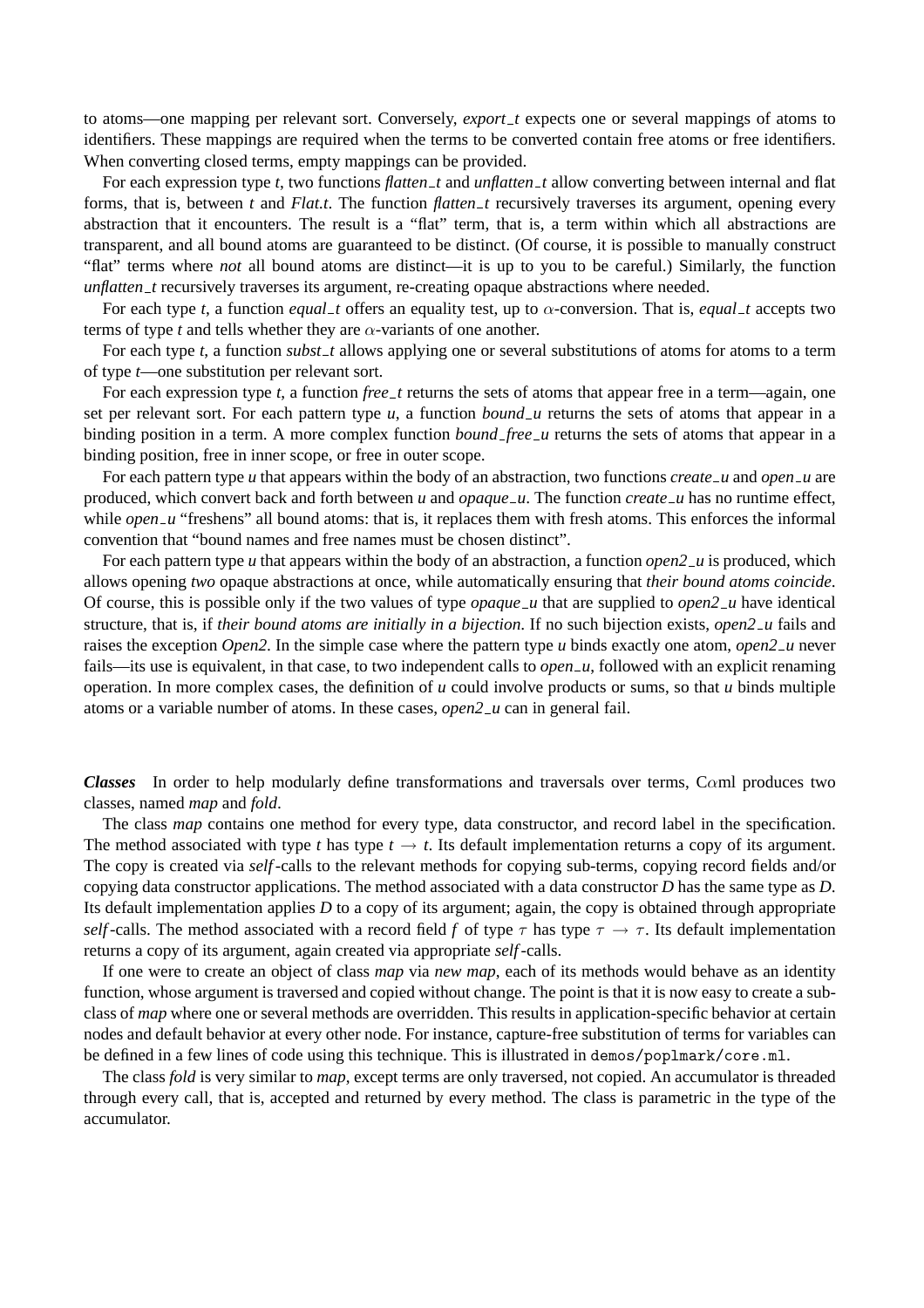sort *var*

```
type 'a annotated_expression = {
    annotation : [ 'a ref ];
    body: 'a expression
  }
type 'a expression =
   | EVar of atom var
   | EAbs of <( lambda binds var ) atom var ∗ inner 'a annotated expression >
   | EApp of 'a annotated expression ∗ 'a annotated expression
```


# **6. Questions and Answers**

 $\Diamond$  **How do I run experiments in the toplevel loop?** Create a specification file foo.mla and compile it, using Cαml and Objective Caml, so as to create foo.cmi and foo.cmo. Then, you can exploit the toplevel loop by entering the following directives:

```
#use "topfind";;
#require "alphaLib";;
#load "foo.cmo";;
```
If (through its prologue) your specification depends on other Objective Caml modules, you must load them before attempting to load foo.cmo.

If you want to check which operations are available over atoms, type

module  $V = Foo.Var$ ;

Assuming your specification contains the declaration "sort *var*", this causes the signature of the corresponding "atom" module to be displayed.

 $\Diamond$  **What about cyclic terms?** Abstract syntax trees are not meant to be cyclic. When using C $\alpha$ ml, the only way of creating cyclic terms is to exploit Objective Caml's liberal let rec construct. Don't do it.

 $\Diamond$  **What about sharing?** If your terms happen to have shared sub-terms, this is fine, but all sharing will be lost when the terms are copied—that is, when they are freshened, converted, renamed, etc.

¦ **What about marshaling?** Marshaling and unmarshaling of terms in internal form via *output value* and *input* value is fine, as long as the terms are *closed*, that is, have no free atoms. Marshaling a term that contains free atoms makes no sense, because the identity of an atom is not preserved across runtime sessions. That is, two conceptually distinct atoms that originate in different sessions could accidentally happen to receive the same identity.

If you must marshal an open term, then you can do so, in an indirect way, by closing it. You could, for instance, enclose it within a toplevel abstraction, where each formerly free atom becomes bound and is explicitly paired with a non- $\alpha$ -varying label of your own making, such as a string or an integer. Because the atom becomes bound, its identity vanishes, but information about its meaning can be encoded in the label.

¦ **How do I annotate nodes with mutable information?** The trick is to use an Objective Caml ref cell inside square brackets. It is even possible to abstract over the type of the desired information, by introducing a type parameter *'a*. A sample specification that uses this technique appears in Figure 2.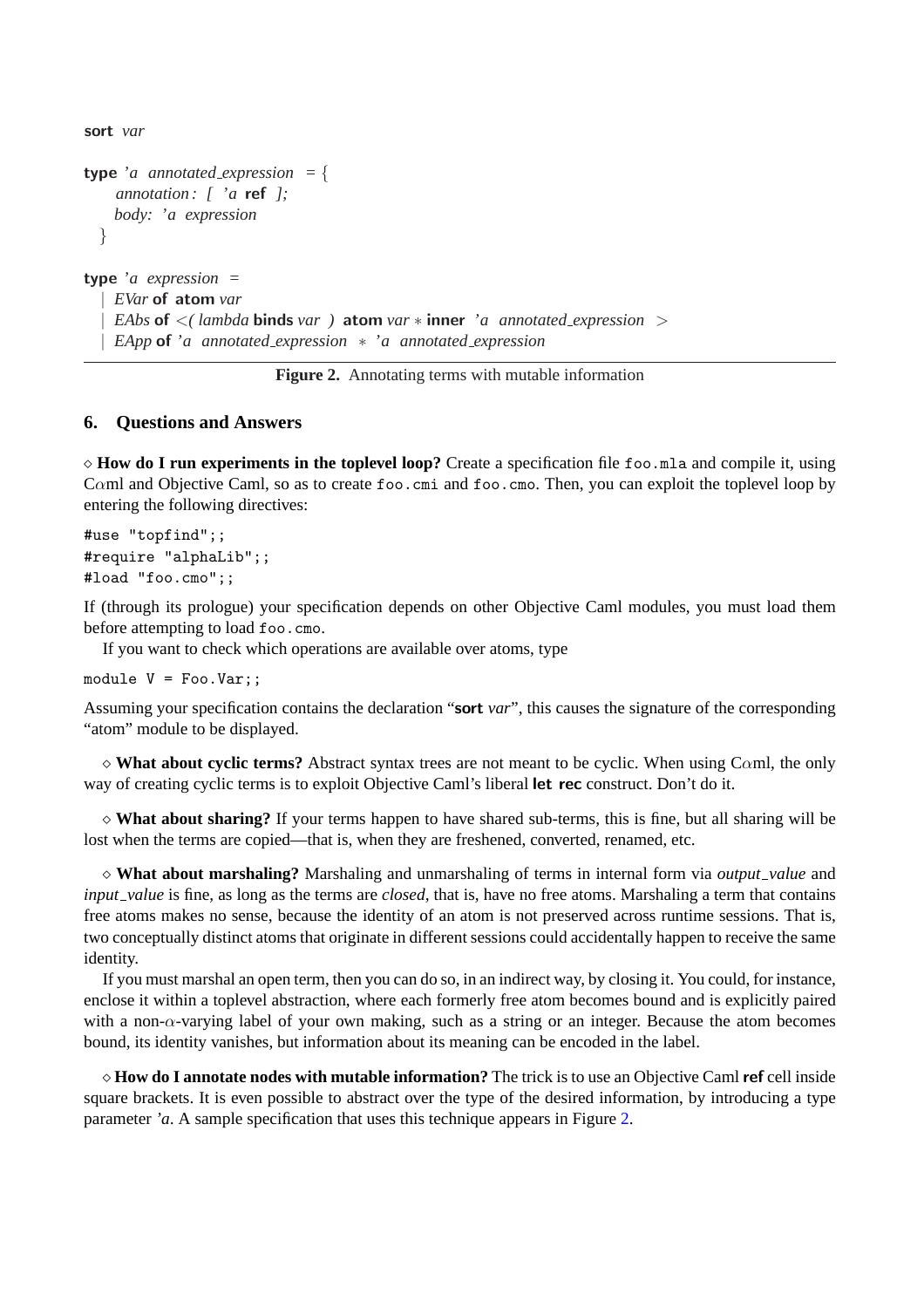$\Diamond$  My lexer accepts identifiers that contain underscores and numerals. Wouldn't that interact badly **with the** *basename* **and** *combine* **functions of the default** *Identifier* **module (Appendix A)?** No, this is fine. An identifier such as "*x*<sub>--</sub>3" is turned by the *import* functions into an atom of basename "*x*". When this atom is later supplied to an *export* function, we obtain an identifier that begins with "*x*", followed by "<sub>--</sub>", followed by whatever integer is required to make the whole identifier unique. The result could b[e ju](#page-8-0)st "*x*" or perhaps " $x = 24$ ".

In other words, dropping the "-3" in " $x$ -3" when computing an atom's basename doesn't affect the fact that the atom is created unique. Furthermore, distinct atoms are mapped to distinct identifiers by the *export* functions. The basename mechanism is supposed to help these functions produce suggestive identifiers, but does not affect their soundness.

In fact, it would be possible to produce an implementation of the *Identifier* signature (Appendix A) where *basename* is a constant function, that is, where no basename information is recorded. In that case, the identifiers produced by the *export* functions would be isomorphic to integers. The composition of *import* and *export* would then act as a "name mangler". This could be useful when trying to obfuscate code!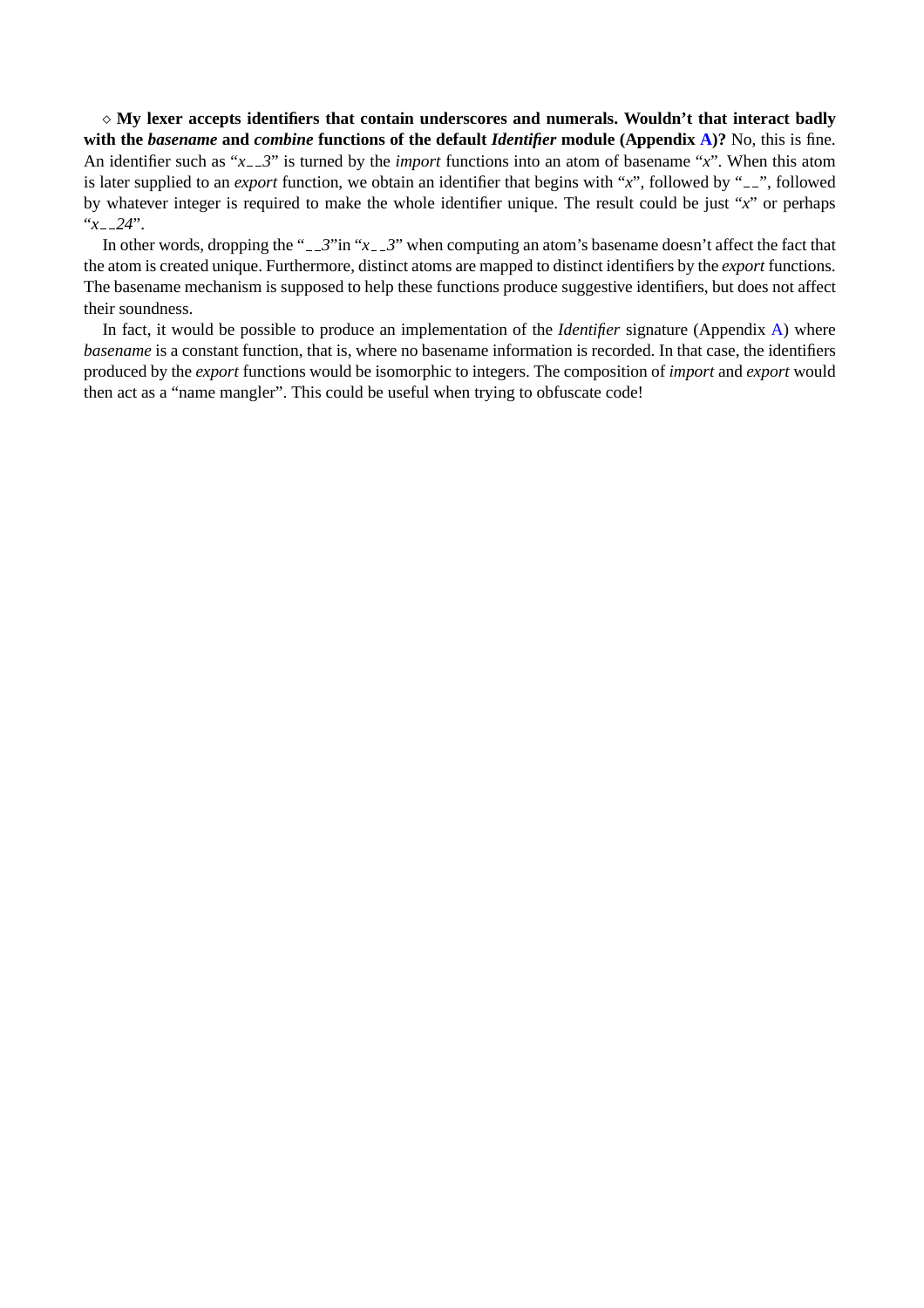### <span id="page-8-0"></span>**A. Module** *AlphaLib.Signatures*

This module defines a couple of signatures that specify the interaction between *alphaLib* and user programs.

### **A.1 Signature** *AlphaLib.Signatures.Identifier*

This signature defines the operations that an implementation of identifiers must provide in order to appear in an identifier module declaration.

Identifiers are usually human-readable. In fact, the default implementation of identifiers, which is automatically supplied by C $\alpha$ ml when no **identifier module** declaration is made, equates identifiers with strings.

An implementation of atoms can be built on top of any implementation of identifiers via the internal functor *AlphaLib*.*Atom*.*Make*. This functor application is automatically performed by Cαml in order to produce each of the "atom" modules (one per sort).

In order to implement this signature, one must isolate a strict subset of identifiers, which we refer to as "base" identifiers. There must exist a function, referred to as *basename*, that maps arbitrary identifiers to base identifiers. This function does not have to (and usually cannot) be injective. (A function is injective when it maps distinct inputs to distinct outputs.) Nevertheless, the more information it preserves, the better. Conversely, there must exist an injective function, referred to as *combine*, that maps a pair of a base identifier and an integer value to an identifier.

Internally, every atom records the image through *basename* of the identifier that it originally stood for. This base identifier plays no role in determining the identity of the atom: that is, it is not used when comparing two atoms. It is kept around for use when the atom is converted back to an identifier. At this point, it is combined, via *combine*, with a unique integer, in order to obtain suitably fresh identifier.

If *basename* and *combine* are properly chosen, then the final identifier that is printed "resembles" the one that was originally found. More precisely, it is desirable that the next two laws be satisfied:

### *basename* (*combine identifier i*) = *identifier combine identifier* 0 = *identifier*

The first law states that the information added by combining an identifier with an integer *i* is exactly the information that is lost when applying *basename*. The second law states that combining the integer 0 with an identifier should have no effect. This is exploited to avoid needless renamings.

The default implementation of identifiers as strings defines base identifiers as strings that do not end with two underscore characters and a number. A base identifier and an integer value are combined simply by appending  $\epsilon$ , followed with a decimal representation of the latter, to the former. In practice, this means that the identifier *x* will be successively renamed into *x*,  $x = 1$ ,  $x = 2$ ,  $x = 3$ , and so on.

#### module type *Identifier* = sig

*t* is the type of identifiers.

### type *t*

Identifiers must be comparable. As usual in Objective Caml, *compare id1 id2* must return a negative integer if *id1* is less than *id2*, a positive integer if *id2* is less than *id1*, and zero otherwise.

**val** *compare* :  $t \rightarrow t \rightarrow int$ 

*basename* and *combine* are described above.

**val** *basename* :  $t \rightarrow t$ **val** *combine* :  $t \rightarrow int \rightarrow t$ 

The sub-module *Map* provides maps whose keys are identifiers. It is usually produced by applying the standard library functor *Map*.*Make* to the type *t* and the function *compare* above. This sub-module is used by the functions that convert back and forth between raw and internal forms, that is, between atoms and identifiers.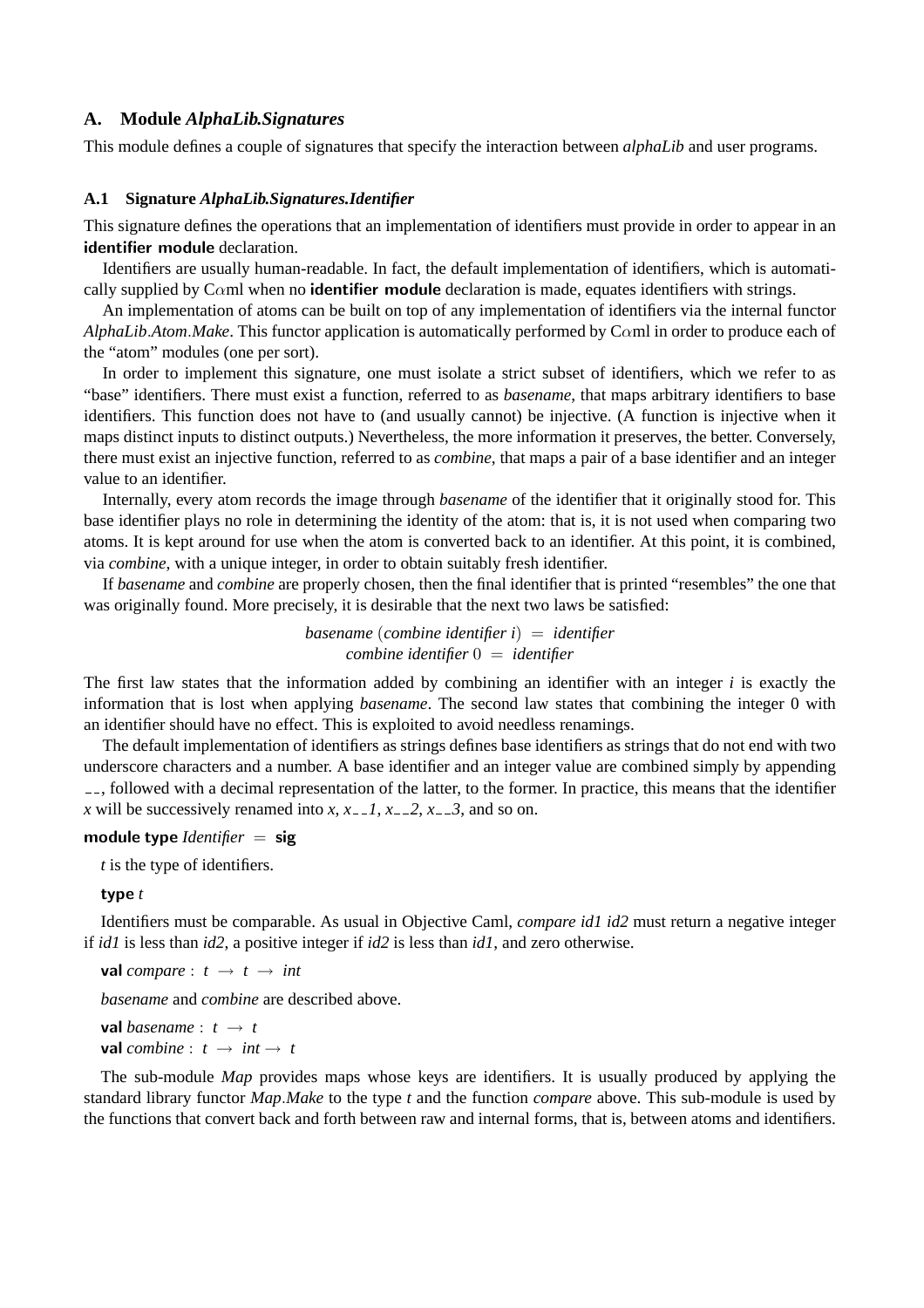```
module Map : Map.S with type key = t
```
end

# **A.2 Signature** *AlphaLib.Signatures.Atom*

This signature specifies the operations that every "atom" module provides. These operations are grouped into several sub-modules that provide:

- basic operations on atoms;
- sets of atoms:
- maps of atoms to arbitrary data;
- maps of atoms to identifiers;
- substitutions of atoms for atoms.

# module type  $Atom = sig$

The type *identifier* is the type of the identifiers on top of which this implementation of atoms is built.

# type *identifier*

This exception is raised by the (automatically generated) functions that convert raw forms into internal forms when an unbound identifier is encountered.

exception *UnboundIdentifier* of *identifier*

This is a version of *Identifier*.*Map*.*find* that raises *UnboundIdentifier* when it fails.

type α *identifier map* **val** find : *identifier*  $\rightarrow \alpha$  *identifier\_map*  $\rightarrow \alpha$ 

The sub-module *Atom* offers an abstract type of atoms. Atoms are abstract entities that support two (classes of) operations, namely creation of fresh atoms and comparison of two atoms.

Every atom carries a unique integer, which can be viewed as its identity. This integer is used in comparisons. A global integer counter is maintained and incremented when fresh atoms are created.

Every atom also carries a base name, that is, an identifier. This identifier is not in general unique, and is not part of the atom's identity. It is used when converting atoms back to identifiers: see, for instance, *AtomIdMap*.*add*.

When a fresh atom is created, its base name is taken either from an existing identifier or from an existing atom. Two functions, *freshb* and *fresha*, are provided for this purpose.

### module *Atom* : sig

*t* is the type of atoms.

type *t*

The call *freshb identifier* produces a fresh atom whose base name is that of *identifier*.

**val** *freshb* : *identifier*  $\rightarrow$  *t* 

*mfreshb* is undocumented.

```
val mfreshb : unit identifier_map \rightarrow t identifier_map \rightarrow t identifier_map
```
The call *fresha a* produces a fresh atom whose base name is that of *a*.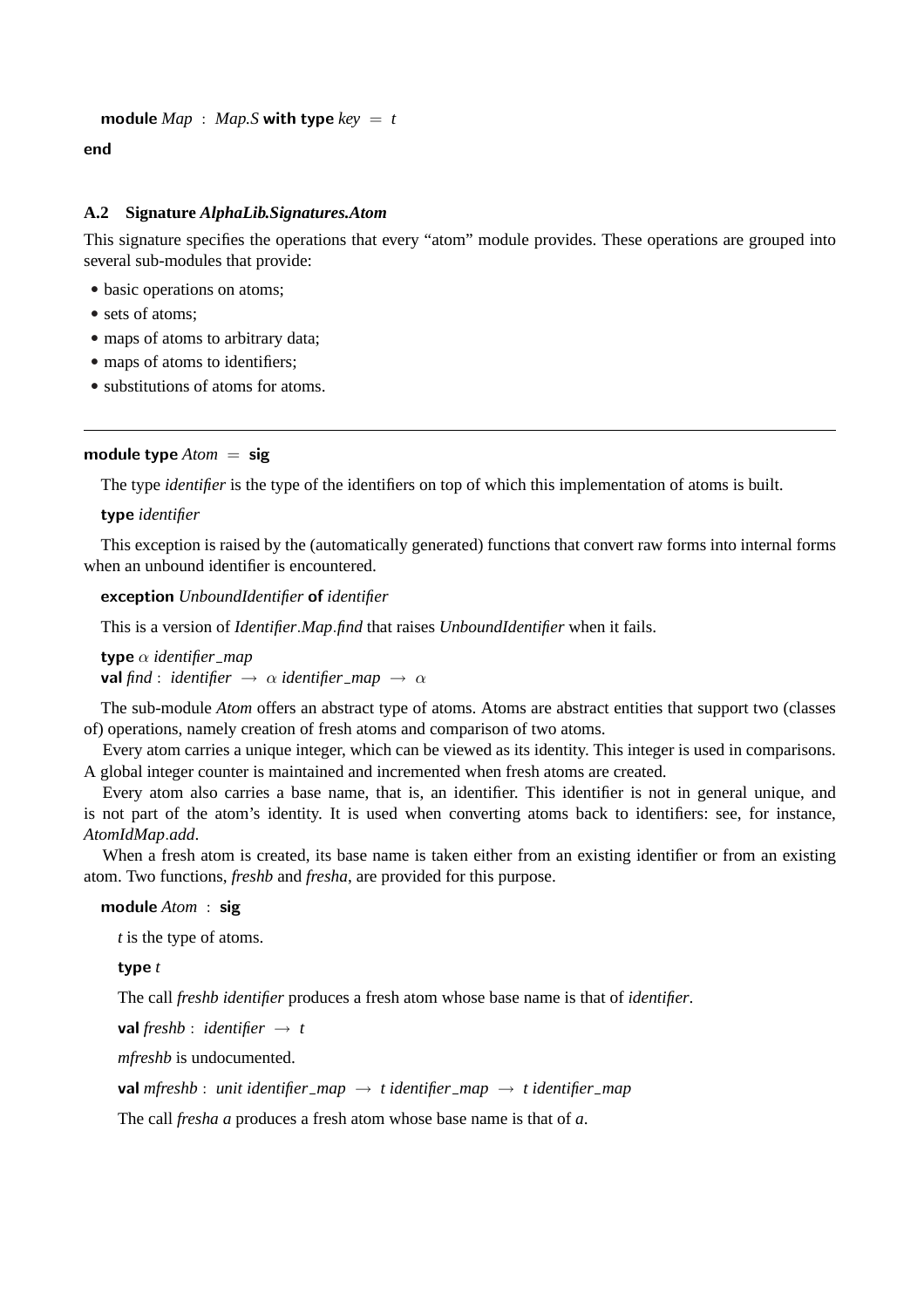**val** *fresha* :  $t \rightarrow t$ 

Atoms can be tested for equality, for ordering, and hashed. The user is warned against careless use of *compare* and *hash*. Atoms are renamed during α-conversion, which affects their relative ordering and their hash code. It is fine to use these operations as long as one guarantees that no renaming takes place.

```
val equal : t \rightarrow t \rightarrow boolval compare : t \rightarrow t \rightarrow intval hash: t \rightarrow int
```
It is possible to retrieve an atom's identity and base name. There is in general no good reason of doing so, except for debugging purposes.

```
val identity : t \rightarrow intval basename : t → identifier
```
The exception *Unknown* is raised by *AtomIdMap*.*lookup*.

exception *Unknown* of *t*

#### end

The sub-module *AtomSet* offers a representation of finite sets of atoms.

module *AtomSet* : sig

*t* is the type of sets of atoms.

### type *t*

```
type element = Atom.t
empty is the empty set.
val empty : t
singleton a is the singleton set {a}.
val singleton : element \rightarrow t
add x s is ({x} \cup s).
val add : element \rightarrow t \rightarrow t
remove x s is (s \setminus \{x\}).
val remove : element \rightarrow t \rightarrow t
union s1 s2 is (sI \cup s2).
val union : t \rightarrow t \rightarrow tinter s1 s2 is (s1 ∩ s2).
val inter : t \rightarrow t \rightarrow tdiff s1 s2 is (s1 \setminus s2).
val diff: t \rightarrow t \rightarrow tmem a s is true if and only if a is a member of s.
val mem : element \rightarrow t \rightarrow bool
is empty s is true if and only if s is the empty set.
```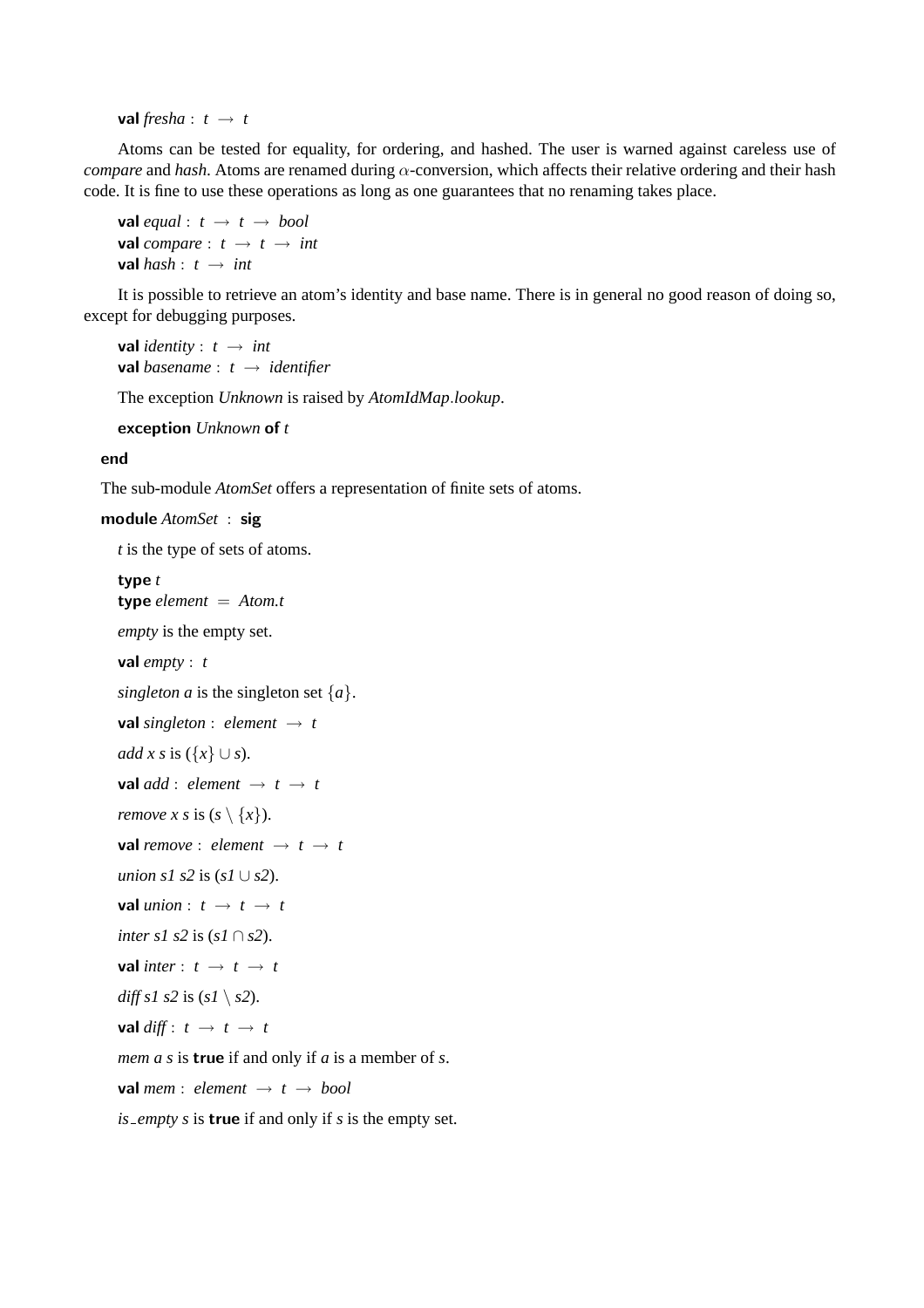val *is*\_empty :  $t \rightarrow bool$ 

*disjoint s1 s2* is true if and only if the sets *s1* and *s2* are disjoint, that is, if and only if their intersection is empty.

**val** *disjoint* :  $t \rightarrow t \rightarrow bool$ 

*equal s1 s2* is true if and only if *s1* and *s2* are extensionally equal, that is, if and only if they have the same members.

**val** *equal* :  $t \rightarrow t \rightarrow bool$ 

*subset s1 s2* is true if and only if *s1* is a subset of *s2*, that is, if and only if every member of *s1* is also a member of *s2*.

**val** *subset* :  $(t \rightarrow t \rightarrow bool)$ 

The call *iter f s* has the effect of applying the function *f* in turn to every member of *s*.

 $val$  *iter* : (*element*  $\rightarrow$  *unit*)  $\rightarrow$  *t*  $\rightarrow$  *unit* 

The call *fold f s accu* has the effect of applying the function *f* in turn to every member of *s* and to an accumulator whose value, threaded through the calls, is initially *accu*. Its result is the final value of the accumulator.

**val** *fold* : (*element*  $\rightarrow \alpha \rightarrow \alpha$ )  $\rightarrow t \rightarrow \alpha \rightarrow \alpha$ 

*iterator s* returns a stateful iterator over the set *s*. That is, if  $s = \{x_1, x_2, \ldots, x_n\}$ , where  $x_1 < x_2 < \ldots <$  $x_n$ , then *iterator s* is a function which, when invoked for the  $k^{\text{th}}$  time, returns *Some*  $x_k$ , if  $k \leq n$ , and *None* otherwise.

**val** *iterator* :  $t \rightarrow (unit \rightarrow element option)$ 

*cardinal s* is the cardinal of the set *s*.

**val** *cardinal* :  $t \rightarrow int$ 

*choose s* returns an arbitrarily chosen element of *s*, if *s* is nonempty, and raises *Not found* otherwise.

**val** *choose* :  $t \rightarrow element$ 

*compare* is an ordering over sets.

**val** *compare* :  $t \rightarrow t \rightarrow int$ 

*print* is a default printer for sets of atoms. It is parameterized with a printer for atoms. It displays sets as comma-separated sequences of atoms.

**val** print : (Buffert  $\rightarrow$  element  $\rightarrow$  unit)  $\rightarrow$  (Buffert  $\rightarrow$  t  $\rightarrow$  unit)

end

The sub-module *AtomMap* offers a representation of finite maps whose keys are atoms and whose data can have arbitrary type  $\alpha$ .

### module *AtomMap* : sig

*key* is the type of atoms.

type  $key =$ *Atom.t*

 $\alpha$  *t* is the type of maps of atoms to data of type  $\alpha$ .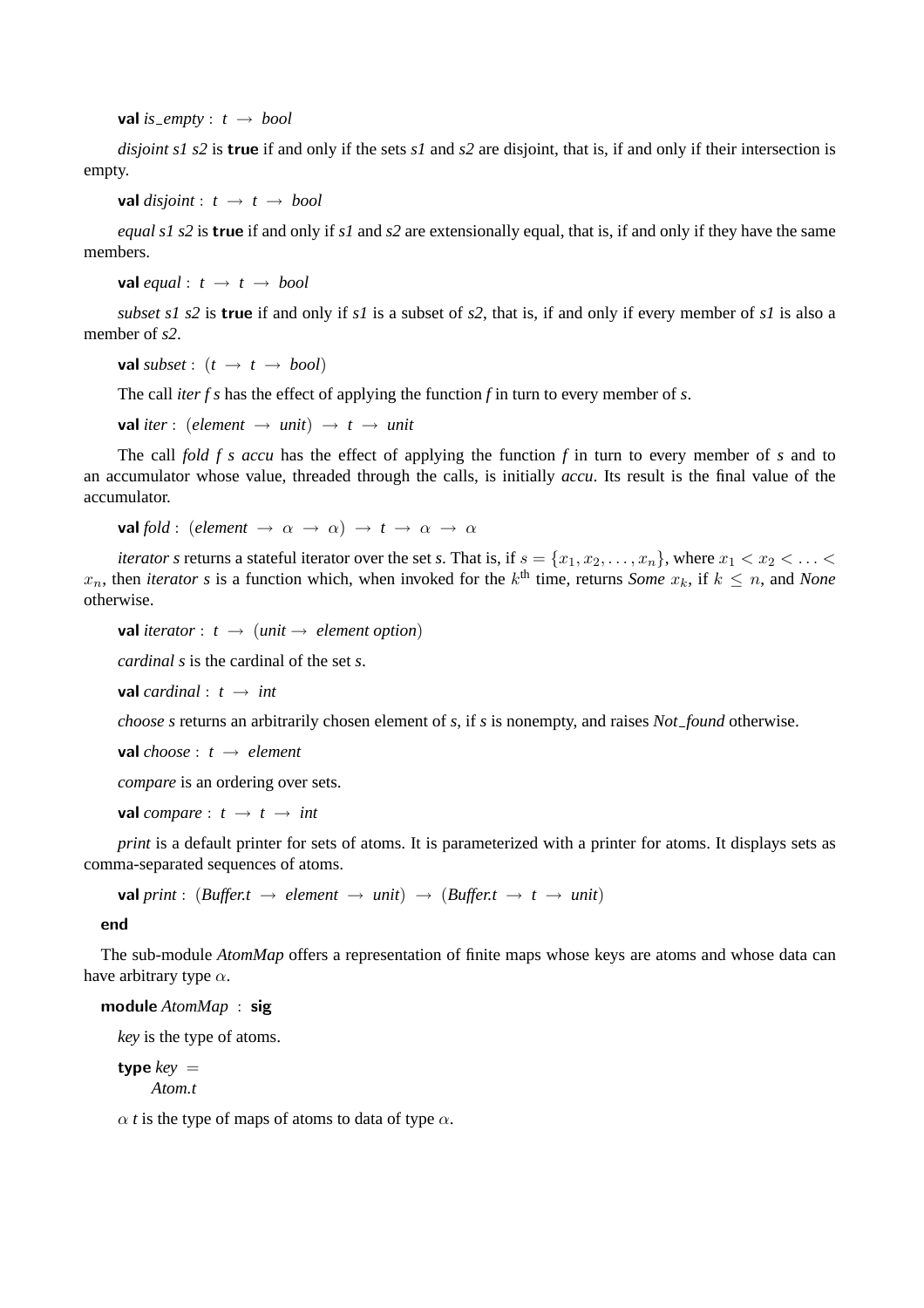#### type α *t*

*empty* is the empty map.

**val**  $\textit{empty}: \alpha \textit{t}$ 

*singleton a d* is the singleton map that maps atom *a* to datum *d*.

**val** *singleton* :  $key \rightarrow \alpha \rightarrow \alpha t$ 

*add a d m* is the map that maps atom *a* to datum *d* and elsewhere behaves like *m*.

**val** *add* :  $key \rightarrow \alpha \rightarrow \alpha t \rightarrow \alpha t$ 

*strict add a d m* raises *Strict a* if *a* is in the domain of *m* and otherwise returns *add a d m*.

exception *Strict* of *key*

**val** *strict\_add* :  $key \rightarrow \alpha \rightarrow \alpha t \rightarrow \alpha t$ 

*remove a m* is the map that has no binding at *a* and elsewhere behaves like *m*.

**val** *remove* :  $kev \rightarrow \alpha t \rightarrow \alpha t$ 

*union m1 m2* is the map that behaves like *m2* where *m2* is defined and elsewhere behaves like *m1*. In other words, the bindings in *m2* take precedence over those in *m1*.

**val** *union* :  $\alpha t \rightarrow \alpha t \rightarrow \alpha t$ 

*lookup a m* returns the datum associated with atom *a* in the map *m*, if defined, and raises the exception *Not found* otherwise. *lookup* is also known as *find*.

**val** *lookup* : *key*  $\rightarrow \alpha$ *t*  $\rightarrow \alpha$ **val** *find* :  $key \rightarrow \alpha t \rightarrow \alpha$ 

*mem a m* tells whether the atom *a* appears in the domain of the map *m*.

**val** *mem* :  $key \rightarrow \alpha t \rightarrow bool$ 

*is empty m* is true if and only if *m* is the empty map.

**val** *is*\_empty :  $\alpha t \rightarrow bool$ 

*map f m* is the map obtained by composing the function *f* with the map *m*, that is, the map that maps an atom *a* to (*f d*) when *m* maps *a* to *d*.

val *map* :  $(\alpha \rightarrow \beta) \rightarrow \alpha t \rightarrow \beta t$ 

*mapi f m* is the map that maps an atom *a* to (*f a d*) when *m* maps *a* to *d*.

**val** *mapi* : (*key*  $\rightarrow \alpha \rightarrow \beta$ )  $\rightarrow \alpha t \rightarrow \beta t$ 

*iter f m* applies *f* in turn to each binding in the map *m*.

**val** *iter* : (*key*  $\rightarrow \alpha \rightarrow \text{unit}$ )  $\rightarrow \alpha \text{ } t \rightarrow \text{unit}$ 

*fold f m accu* applies *f* in turn to each binding in the map *m*, threading an accumulator through the sequence of calls.

**val** *fold* : (*key*  $\rightarrow \alpha \rightarrow \beta \rightarrow \beta$ )  $\rightarrow \alpha t \rightarrow \beta \rightarrow \beta$ 

*iterator m* returns a stateful iterator over the map *m*. That is, if  $m = \{x_1 \mapsto d_1, x_2 \mapsto d_2, \ldots, x_n \mapsto d_n\}$ , where  $x_1 < x_2 < \ldots < x_n$ , then *iterator* s is a function which, when invoked for the  $k^{\text{th}}$  time, returns *Some*  $(x_k, d_k)$ , if  $k \leq n$ , and *None* otherwise.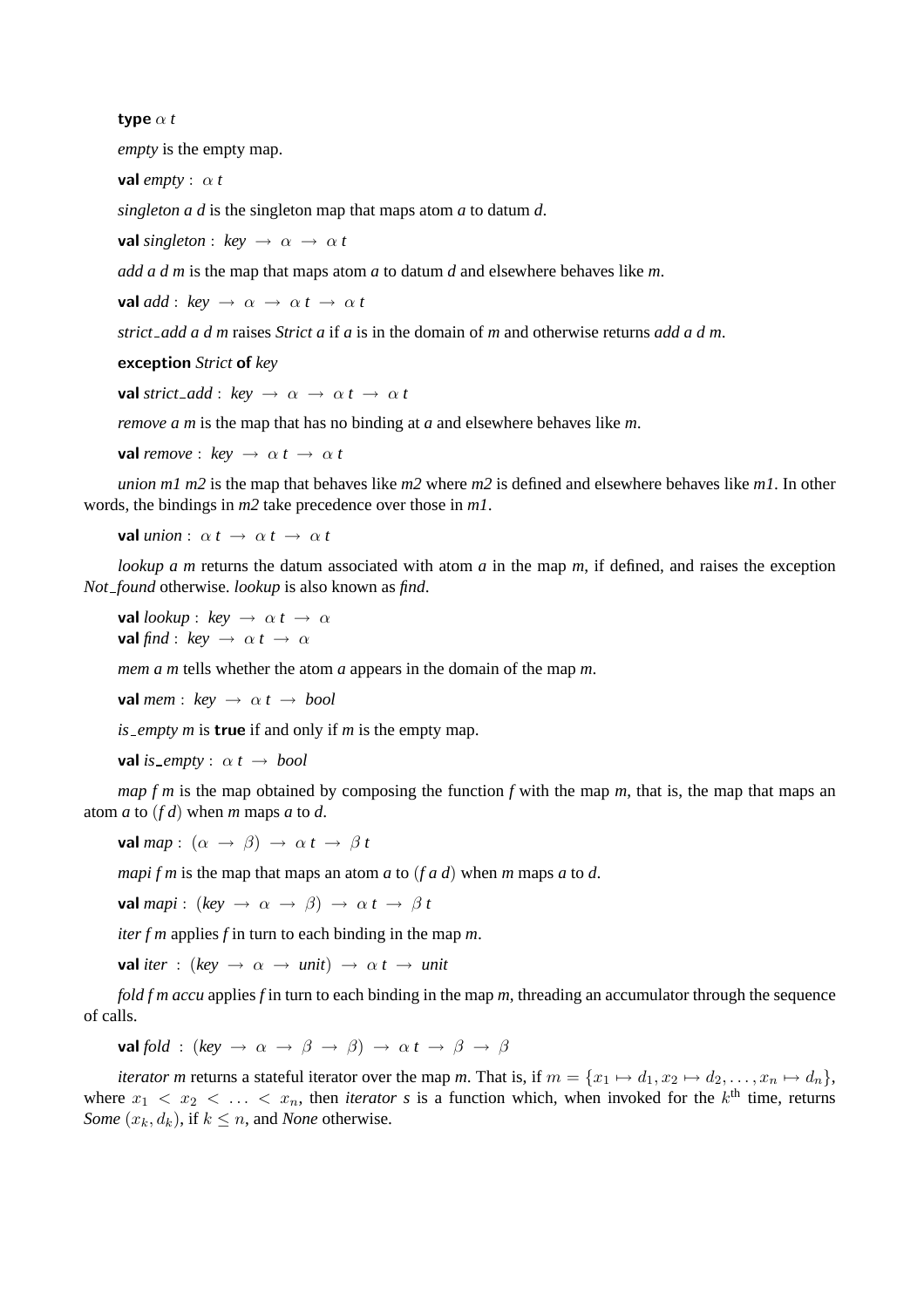val *iterator* :  $\alpha t \rightarrow (unit \rightarrow (key \times \alpha)$  *option*)

*cardinal m* returns *m*'s cardinal, that is, the number of keys it binds, or, in other words, the cardinal of its domain.

**val** *cardinal* :  $\alpha t \rightarrow int$ 

*choose m* returns an arbitrarily chosen binding in *m*, if *m* is nonempty, and raises *Not found* otherwise.

**val** *choose* :  $\alpha t \rightarrow key \times \alpha$ 

*domain m* is the domain of the map *m*.

**val** *domain* :  $\alpha t \rightarrow$  *AtomSet.t* 

*print* is a default printer for maps. It is parameterized with a printer for atoms and a printer for data. It displays maps as newline-terminated sequences of bindings. It displays bindings as a pair of an atom and a datum, separated with an arrow.

 $val print: (Buffer.t \rightarrow key \rightarrow unit) \rightarrow (Buffer.t \rightarrow \alpha \rightarrow unit) \rightarrow (Buffer.t \rightarrow anti \rightarrow unit)$ 

end

The sub-module *AtomIdMap* offers finite maps of atoms to identifiers, with the property that every atom is mapped to a distinct identifier. This invariant is enforced by having the library pick a unique identifier when a new atom is added to the domain of the map. That is, the client does not control which identifiers are picked.

### module *AtomIdMap* : sig

*key* is the type of atoms.

type  $key =$ *Atom.t*

*t* is the type of maps.

# type *t*

*empty* is the empty map.

val *empty* : *t*

*add a m* is a map that maps the atom *a* to a unique identifier (that is, an identifier not in the codomain of *m*) and elsewhere behaves like *m*. The base name of *a* is used when picking this identifier. The atom *a* must not be a member of the domain of *m*.

**val** *add* :  $key \rightarrow t \rightarrow t$ 

*add set s m* is the map obtained by successively *add*ing every member of the atom set *s* to the map *m*.

**val** *add*  $_set$  :  $Atomic$   $A$ *tomSet.t*  $\rightarrow$   $t \rightarrow t$ 

*lookup a m* returns the identifier associated with the atom *a* in the map *m*, if defined, and raises the exception *Atom*.*Unknown* otherwise. *lookup* is also known as *find*.

**val** *lookup* : *key*  $\rightarrow$  *t*  $\rightarrow$  *identifier* **val**  $\text{find}: \text{key} \rightarrow t \rightarrow \text{ identifier}$ 

*iter f m* applies *f* in turn to each binding in the map *m*.

**val** *iter* : (*key*  $\rightarrow$  *identifier*  $\rightarrow$  *unit*)  $\rightarrow$  *t*  $\rightarrow$  *unit* 

*fold f m accu* applies *f* in turn to each binding in the map *m*, threading an accumulator through the sequence of calls.